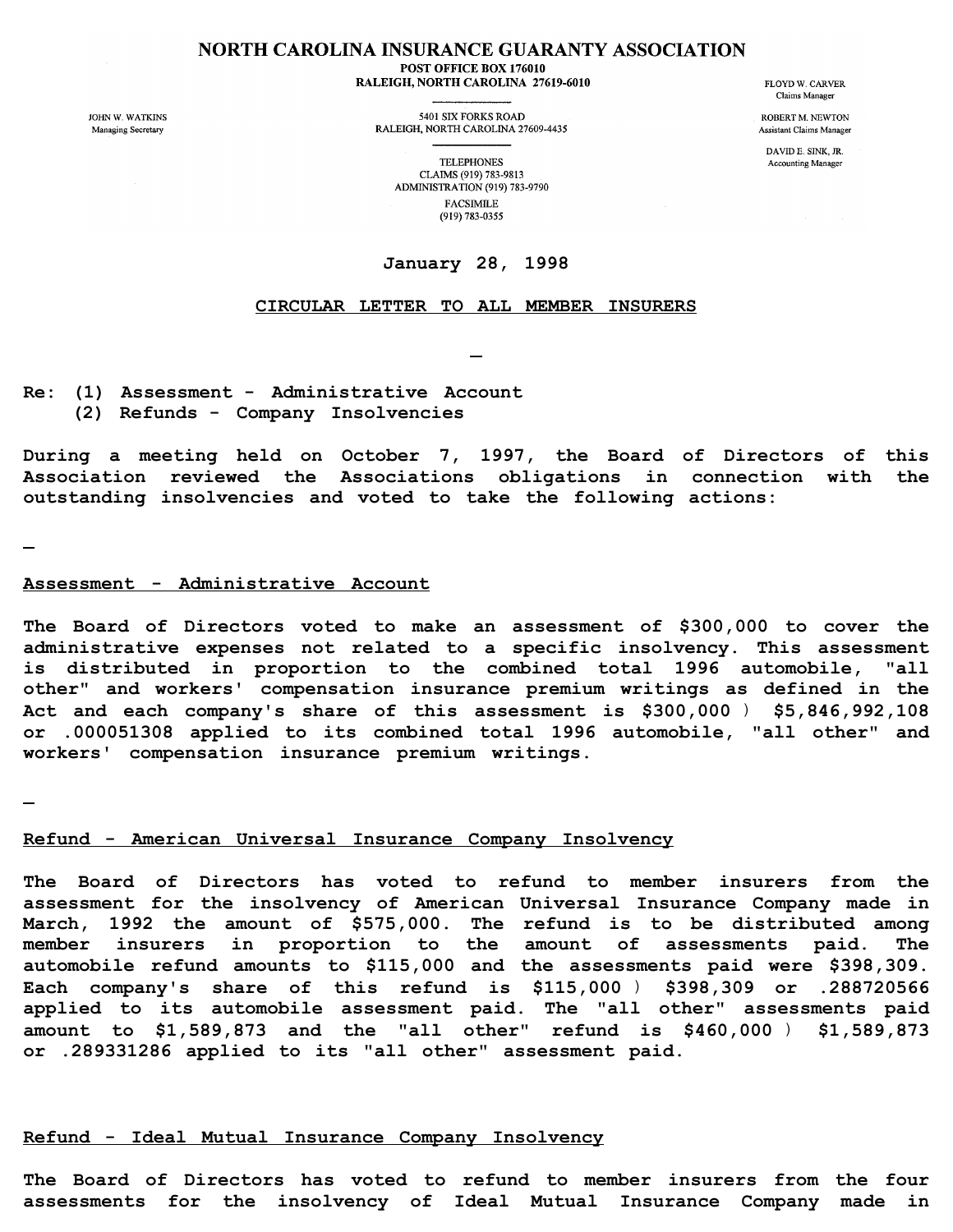**February, 1985, July, 1985, May, 1986 and November, 1986 the amount of \$250,000. The refund is to be distributed among member insurers in proportion to the amount of assessments paid. The automobile refund amounts to \$60,000 and the assessments paid were \$1,233,247. Each company's share of this refund is \$60,000** ) **\$1,233,247 or .048652054 applied to its automobile assessments paid. The "all other" assessments paid amount to \$3,816,138 and the "all other" refund is \$190,000** ) **\$3,816,138 or .049788555 applied to its "all other" assessments paid.**

### **Refund - Integrity Insurance Company Insolvency**

**The Board of Directors has voted to refund to member insurers from the two assessments for the insolvency of Integrity Insurance Company made in March, 1989 and November, 1989 the amount of \$100,000. The refund is to be distributed among member insurers in proportion to the amount of assessments paid. The automobile refund amounts to \$5,000 and the assessments paid were \$34,162. Each company's share of this refund is \$5,000** ) **\$34,162 or .146361454 applied to its automobile assessments paid. The "all other" assessments paid amount to \$656,082 and the "all other" refund is \$95,000** ) **\$656,082 or .144798973 applied to its "all other" assessments paid.**

# **Refund - Interstate Casualty Insurance Company Insolvency**

**The Board of Directors has voted to refund to member insurers from the three assessments for the insolvency of Interstate Casualty Insurance Company made in April, 1990, January, 1991 and March, 1992 the amount of \$1,700,000. The refund is to be distributed among member insurers in proportion to the amount of assessments paid. The automobile refund amounts to \$1,530,000 and the assessments paid were \$18,517,740. Each company's share of this refund is \$1,530,000** ) **\$18,517,740 or .082623473 applied to its automobile assessments paid. The "all other" paid assessments amount to \$2,052,180 and the "all other" refund is \$170,000** ) **\$2,052,180 or .082838737 applied to its "all other" assessments paid.**

# **Refund - Iowa National Mutual Insurance Company Insolvency**

**The Board of Directors has voted to refund to member insurers from the two assessments for the insolvency of Iowa National Mutual Insurance Company made in October, 1985 and May, 1986 the amount of \$2,846,000. The refund is to be distributed among member insurers in proportion to the amount of assessments paid. The automobile refund amounts to \$1,792,980 and the assessments paid were \$3,422,003. Each company's share of this refund is \$1,792,980** ) **\$3,422,003 or .523956291 applied to its automobile assessments paid. The "all other" assessments paid amount to \$2,005,765 and the "all other" refund is \$1,053,020** ) **\$2,005,765 or .524996697 applied to its "all other" assessments paid.**

### **Refund - Midland Insurance Company Insolvency**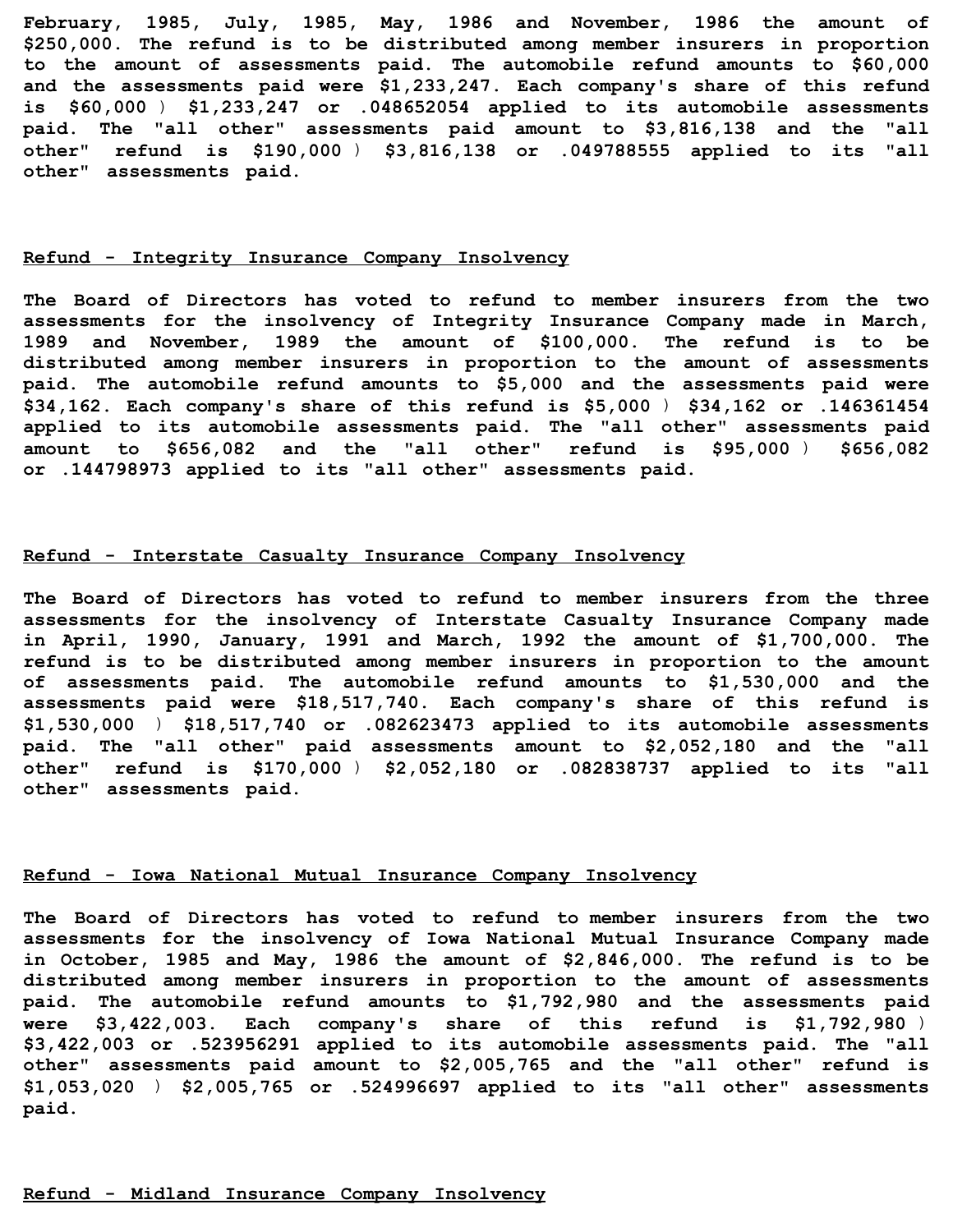**The Board of Directors has voted to refund to member insurers from the assessment for the insolvency of Midland Insurance Company made in November, 1986 the amount of \$150,000. The refund is to be distributed among member insurers in proportion to the amount of assessments paid. The automobile refund amounts to \$127,500 and the assessments paid were \$412,193. Each company's share of this refund is \$127,500** ) **\$412,193 or .309321119 applied to its automobile assessment paid. The "all other" assessments paid amount to \$74,012 and the "all other" refund is \$22,500** ) **\$74,012 or .304004756 applied to its "all other" assessment paid.**

### **Refund - Mission Insurance Company Insolvency**

**The Board of Directors has voted to refund to member insurers from the assessment for the insolvency of Mission Insurance Company made in March, 1988 the amount of \$750,000. The refund is to be distributed among member insurers in proportion to the amount of assessments paid. The automobile refund amounts to \$412,500 and the assessments paid were \$403,699. Each company's share of this refund is \$412,500** ) **\$403,699 or 1.021800896 applied to its automobile assessment paid. The "all other" assessments paid amount to \$333,409 and the "all other" refund is \$337,500** ) **\$333,409 or 1.012270215 applied to its "all other" assessment paid.**

# **Refund - Premier Alliance Insurance Company Insolvency**

**The Board of Directors has voted to refund to member insurers from the assessment for the insolvency of Premier Alliance Insurance Company made in January, 1995 the amount of \$500,000. The refund is to be distributed among member insurers in proportion to the amount of assessments paid. There are no automobile refunds since there were no automobile assessments paid. The "all other" assessments paid amount to \$994,913 and each Company**'**s share of the "all other" refund is \$500,000** ) **\$994,913 or .502556504 applied to its "all other" assessments paid.**

**If a statement is attached hereto, it shows (1) your Company's premiums utilized in determining the Administrative Account assessment; (2) the assessment amount for the Administrative Account; (3) the amount of assessments previously paid by your Company; (4) the amount of your Company**'**s refunds; and (5) the net amount due this Association from your Company or due your Company from this Association.**

**Prompt remittance will be appreciated. If your remittance includes total assessments billed to more than one company in a group, we would appreciate your identifying the companies for which assessments are being paid either on the remittance check or in an accompanying memorandum. If the statement shows a net amount due your Company from the Association, included with the statement you will find the Association**=**s check for the amount due your Company by the Association.**